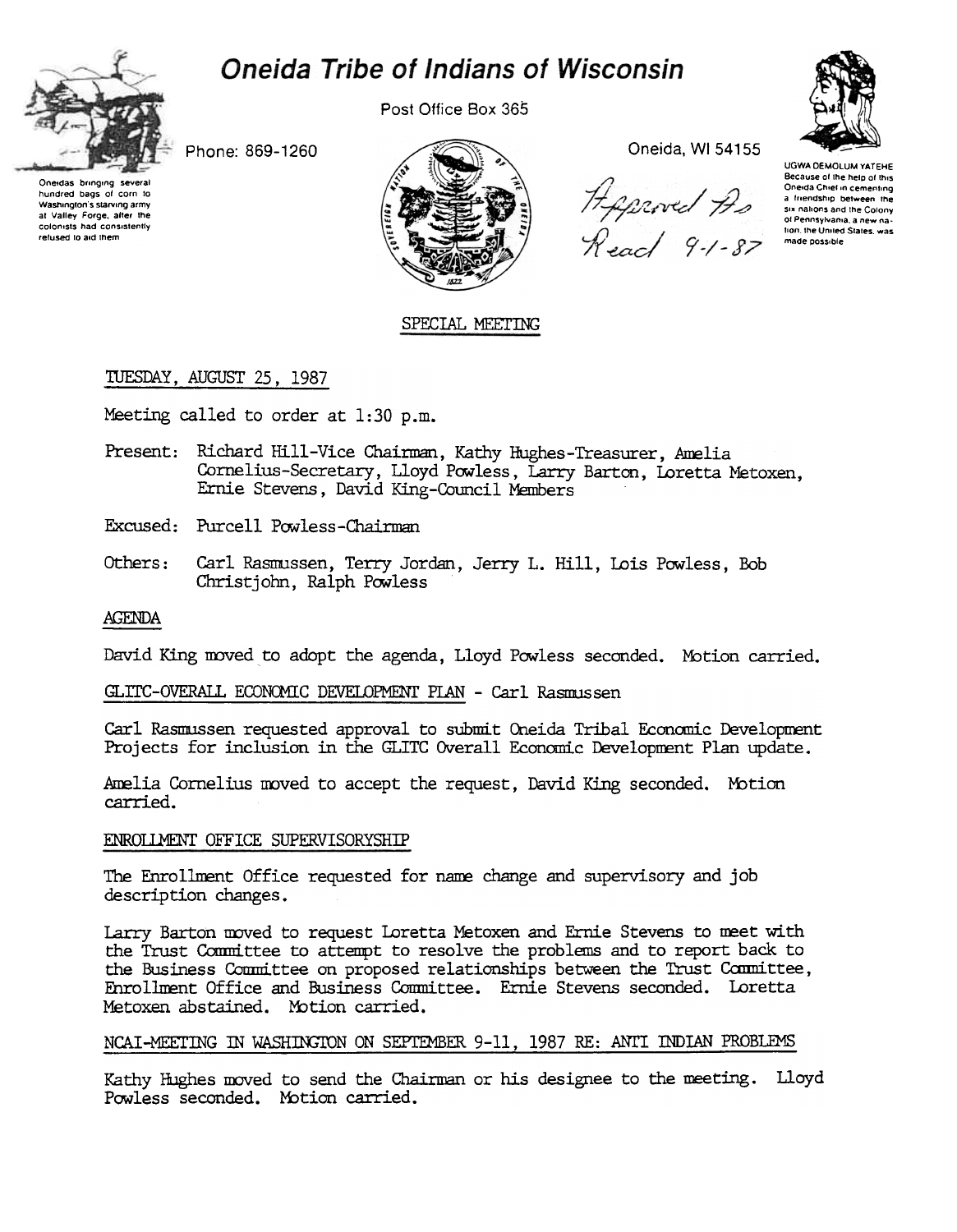ONEIDA TRIBE OF INDIANS OF WISCONSIN SPECIAL MEETING - AUGUST 25, 1987 Page 2

#### LIAISON RESPONSIBILITIES

It has been decided to meet on September 8, 1987 to discuss Liaison Responsibilities of the Business Committee.

SITE I, BIA TREES-HOLDING TANKS - Terry Jordan

Terry Jordan submitted his report on Site I, BIA trees, holding tanks and park equipment. No action requested.

NATIVE AMERICAN TASK FORCE - Lloyd Powless

Lloyd Powless reported on the August 14-16, 1987 meeting with the Native American Task Force. They are now renamed to be the American Indian Task Force.

LAND CLAIMS MEETING IN WASHINGTON, D.C. ON AUGUST 27 & 28, 1987

Kathy Hughes moved to approve of Ernie Stevens and Richard Hill to attend the meeting. Larry Barton seconded.

Kathy Hughes moved to amend the motion to allow a Secretary to attend the neeting. Loretta Metoxen seconded. Motion carried.

Motion carried on Main motion.

#### COOPERATION AGREEMENT

Kathy Hughes moved to tabled Cooperation Agreement until Attorney Francis Skenandore is present. Loretta Metoxen seconded. Motion carried.

#### VACATION REQUEsr

David King is requesting approval for vacation on August 28, 31 and September 1,1987.

Lloyd Powless moved to approve, Loretta Metoxen seconded. Dave abstaine Motion carried.

#### NCAI-ANNUAL MEETING-TAMPA, FLORIDA

Dave King moved to have Lloyd Powless and Loretta Metoxen attend the meeting. Kathy Hughes seconded. Lloyd Powless and Loretta Metoxen abstained. Motion carried.

Lloyd Powless requested approval to allow him to run for the Minneapolis Vice President position in NCAI.

Amelia Cornelius moved to approve, Ernie Stevens seconded. Lloyd Powless abstained. Motion carried.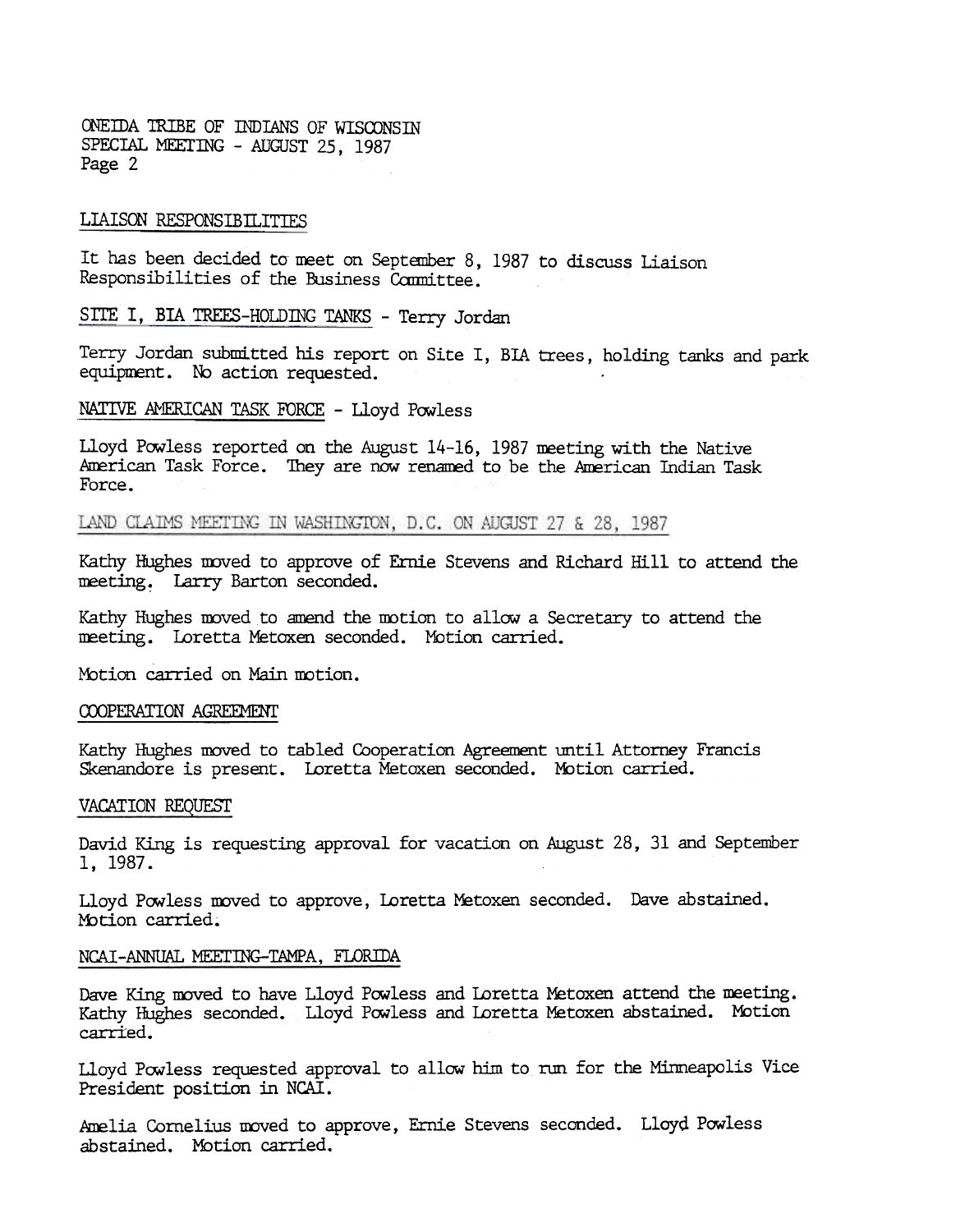ONEIDA TRIBE OF INDIANS OF WISCONSIN SPECIAL MEETING - AUGUST 25, 1987 Page 3

#### SPECIAL MEETING WITH SCHOOL BOARD

Lloyd Powless moved to hold a Special Meeting which is a carryover from the July 9, 1987 meeting to review the Memorandum of Agreement on September 21, 1987 at 4:30 p.m. in the Business Committee Conference Room. Dave King seconded. Motion carried.

#### BUDGET DISCUSSION

It was decided to allow the new members time to review the budgets until September 15. 1987. Kathy Hughes will check to make sure everyone has a copy of the budget.

#### SICK TIME POLICY

Dave King moved to table the policy until September 1, 1987 to allow time to review. Amelia Cornelius seconded. Motion carried.

#### SPECIAL EMPLOYMENT ASSISTANCE LOAN - Bob Christjohn

Amelia Cornelius moved to approve a \$500 temporary loan to 5 tribal members for employment assistance. Dave King seconded.

Loretta Metoxen moved to amend the motion that the loan is contingent on repayment of loan and a mutual agreement between Ralph Powless and the Tribe and that Kathy Hughes develop the paperwork and identify source of ftmds. Ernie Stevens seconded. Mbtion carried.

Main motion carried.

### SIGMUND FROG PROPOSAL - Bob Christjohn

Amelia Cornelius moved to approve submission of the Sigmund Frog Proposal. Ioretta Metoxen seconded. Motion carried.

# SESQUICENTENNIAL COMMITTEE REQUEST TO DISSOLVE

Lloyd Powless moved to have Amelia Cornelius reconvene the Sesquicentennial Committee. Loretta Metoxen seconded. Motion carried.

# MISS ONEIDA REQUEST FOR \$10,279.00 LOAN FOR CALENDAR PROJECT

Loretta Metoxen moved to approve the request of \$10,279 Loan for the Miss O1eida Coomittee for the Calendar Project and that Finance & Appropriations research and identify funds. Kathy Hughes seconded. Motion carried.